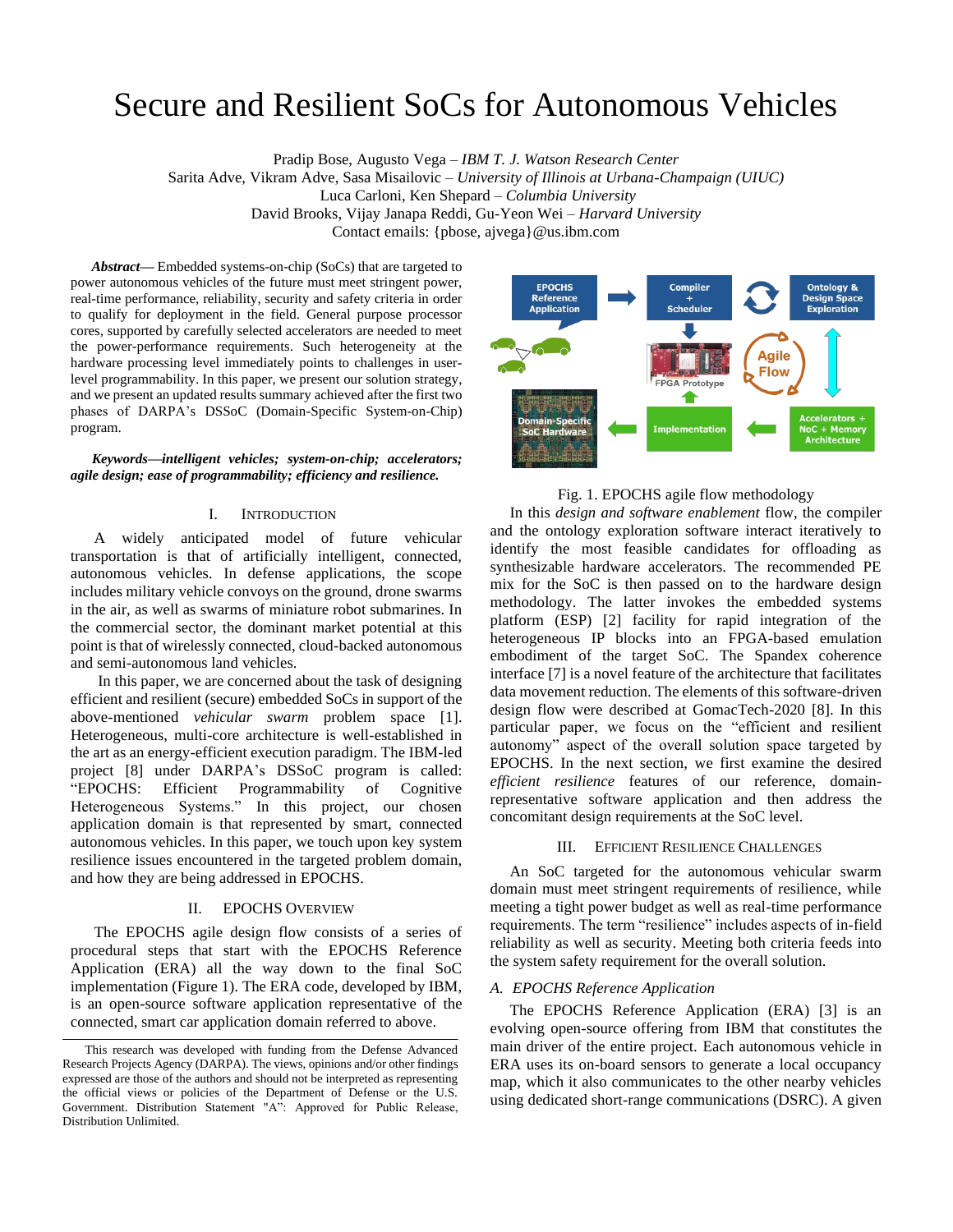vehicle in the swarm merges locally generated and remotely received maps into one that expands the scope of vision and enhances the object detection/recognition accuracy. ERA incorporates an open-source DSRC IEEE 802.11p transceiver implemented using GNU Radio [4]. It is useful to examine ERA-like application software in the overall envisaged context of cloud-backed "swarm-AI" systems as depicted in Figure 2. The component-level resilience at the individual SoC level must be assessed in a realistic manner, in the context of the entire system. Also, failure mitigation solutions at the SoC level must work in unison with the overall cloud-governed system resilience strategy.



Fig. 2. Cloud-backed "swarm-AI": the larger context

# *B. Mini-ERA and EPOCHS-0 SoC*

 Let us consider an abstraction of the ERA workload via the Mini-ERA formulation  $[3]$  – as depicted in Figure 3. In this simplified view, we have only two sensors per vehicle: one dedicated to detection of obstructions with an estimate of distance; and the other involved in processing image data to classify the obstruction as one chosen from a modeled traffic dataset [18] that includes cars, buses, bicycles, pedestrians etc. There is a third input to the vehicular control state machine: namely, guidance messages received from nearby cars or infrastructure (see Figure 2). These encoded messages are decoded on-board using the Viterbi decoder module.



Fig. 3. Mini-ERA and corresponding 2x3 tiled, 2D-mesh connected SoC implemented using the ESP [2] FPGA platform.

 The tiled architecture consisting of a RISC-V Ariane core [11], supported by accelerators, I/O and memory, as implemented in ESP-hosted FPGA apparatus is also sketched in Figure 3. The FFT-1D accelerator is used in the task of estimating the distance of an object sensed by the assumed FMCW (Frequency-Modulated Continuous Wave) radar sensor. The image classification task is executed via a CNN (convolutional neural network) implemented to run on an NVDLA engine [12]. The Viterbi accelerator is used to assist in decoding the Viterbi-encoded messages received from nearby vehicles or infrastructure. The compiler infrastructure [5, 6] along with our smart task scheduler [9] are currently operational on the above "minimal configuration" EPOCHS-0 FPGA embodiment. In fact, in preparation for the actual ASIC tape-out, the number of processing elements (PEs) was expanded to allow a larger number of concurrent Mini-ERA component tasks (or sub-tasks) to run on the SoC. In the updated FPGA, we now have four RISC-V Ariane cores, three NVDLA engines, three FFT accelerators and one Viterbi decoder PE. In addition, there are four memory tiles and one IO engine.

 The corresponding EPOCHS-0 ASIC chip was taped out (in mid-October 2020) for fabrication in a 14nm CMOS bulk FinFET technology made available by DARPA for the DSSoC program. Figure 4 shows the layout and post-synthesis area breakdown estimate. Note that one of the FFT tiles has been augmented to have support for local voltage regulation via onboard (off-chip) integrated voltage regulators and power management control loop. This is designed to be an initial test experiment leading to a comprehensive hardware-assisted, distributed power management architecture (targeted for EPOCHS-1) orchestrated via software using the smart task scheduler facility [13].



Fig. 4. EPOCHS-0 SoC taped out in 14nm technology; layout and area breakdown estimates.

 The real-time constrained performance and energy efficiency metrics achievable at the system level will constitute the ultimate index of success in this project – as measured against the stipulated DSSoC program metrics. A compact summary of pre-ASIC measurements of Mini-ERA executions on the FPGA apparatus (see Figure 3) is provided in Table 1 below. We can see that the standalone speedups of the individual accelerator PEs, as measured over baseline RISC-V Ariane executions range from 12.8X through 38.9X, depending on the particular PE and the input data characteristics. The bestcase average PE utilization is measured at 83.13%, for a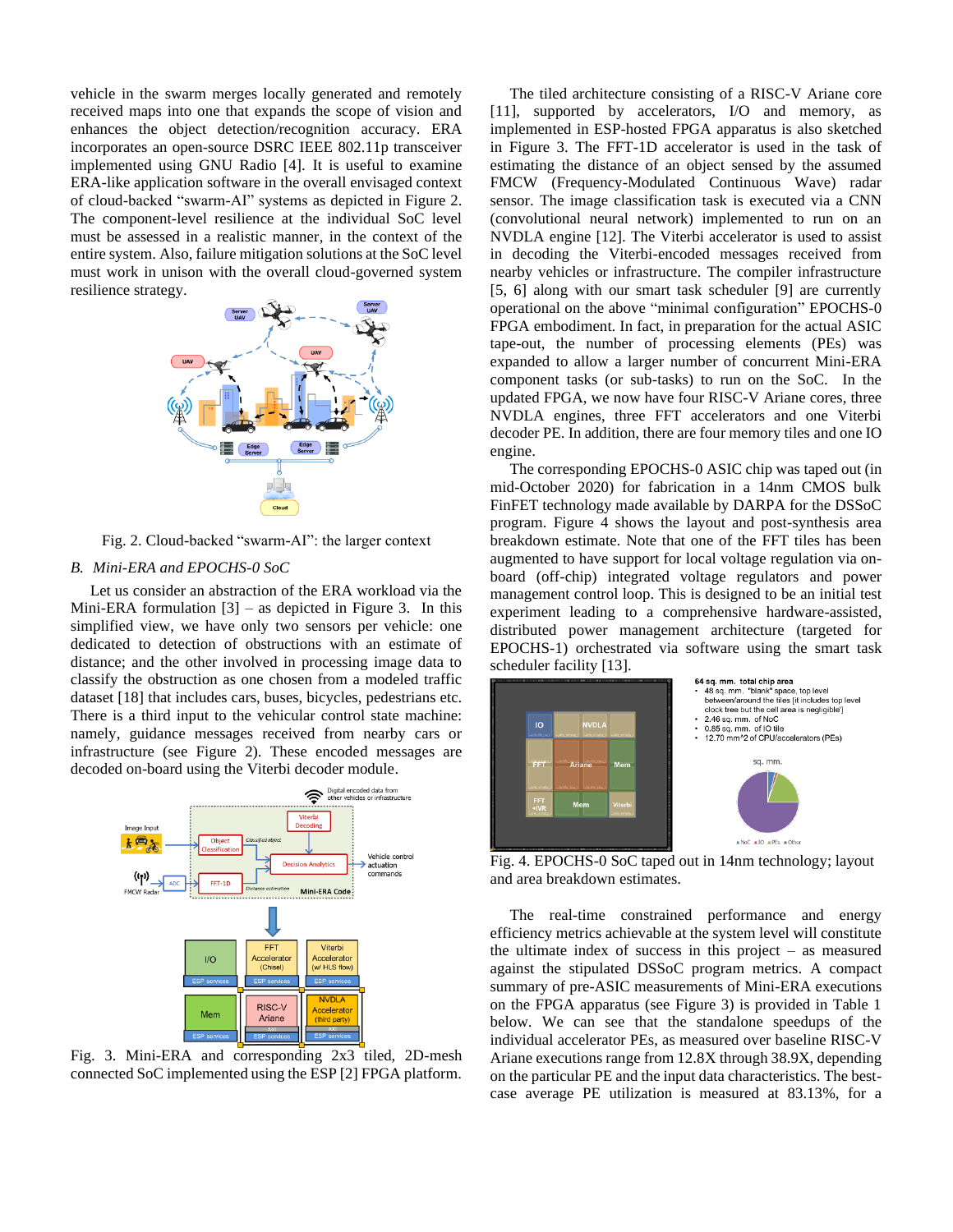particular smart scheduler policy setting (see details in our companion paper [13]) in combination with optimal Viterbi message lengths and FFT sample sizes.

# *C. Fault and Threat Models*

 As we define the next generation ERA workload for the follow-on EPOCHS-1 chip, we are considering the following fault and threat models for exemplary demonstration of resilience features in the final cloud-to-edge solution:

- We assume that the ultra-efficient, low-voltage SRAM storage on-chip will be unreliable, with a precharacterized error rate probability distribution.
- We assume that information from certain members of the vehicular swarm (a minority group) could be unreliable or tainted.
- We assume that the distributed on-chip power control mechanism could be subject to inadvertent or malicious "energy attacks" as anticipated in an earlier invited talk from the IBM authors [10].

To achieve low voltage efficiency (in EPOCHS-1) at targeted system resilience, we plan to experiment with robust DNNs that are pre-trained in error-prone environments, characterized by measured SRAM bit-error probabilities [28]. In incorporating secure resilience against adversarial attacks at the swarm connectivity level, we are looking into classical literature on adversarial robustness [30]. This is new work in progress that is expected to mature during Phase-3 of the DSSoC program.

Table 1. Measurement Summary: EPOCHS-0 SoC (pre-ASIC FPGA embodiment)

| <b>Accelerator</b>                             | <b>Acceleration</b><br><b>Speedup</b><br>(standalone)  | Best-case (avg.)<br>accelerator (PE)<br>utilization |
|------------------------------------------------|--------------------------------------------------------|-----------------------------------------------------|
| FFT (1K samples<br>and 16K samples)            | $12.8X$ and $19.1X$<br>respectively                    |                                                     |
| Viterbi (four<br>different message<br>lengths) | 18.9X through<br>22.7X, depending<br>on message length | 83.13 %                                             |
| CNN (MIO<br>dataset $[18]$                     | 38.9X                                                  |                                                     |

#### *D. Robust Map Fusion and Inference*

 A key focus item in the final version of ERA [3] will be on the local and global map fusion algorithms carried out within the application workload.

Figure 5 depicts the initially targeted functional demonstration apparatus, involving proxies for multiple vehicles, each running ERA in its embedded SoC. The central software navigation controls will be implemented using CARLA [14] which is an open-source simulator for autonomous driving research. CARLA can provide customized sources of sensory inputs: e.g. the camera image stream and radar (or lidar) data stream, as envisaged also for the simplified Mini-ERA (see Figure 3).



Fig. 5. ERA and targeted physical demonstration apparatus, with visualization of wireless communication traffic

 Scanned images (from video camera and radar/lidar sensors) get converted into a 2-dimensional (2D) costmap within each vehicle. This is essentially a 2D grid matrix, with object occupancy indicators (e.g. grid values of '1' to indicate occupancy, '0' for absence), with embedded qualifying attributes that indicate whether the sensed object ahead is a known member within the modeled traffic data set. This initial map itself requires a coordinated intra-vehicular sensor fusion, combining the sensed information derived from multiple sensor types. Each vehicle then uses the generated costmap, embellished perhaps with other positional attributes (relative to adjacent vehicles) to build up a Viterbi-encoded message. The latter is to be broadcast wirelessly via a transceiver module crafted out of the GNURadio code [15]. Within each vehicle, messages received from other vehicles are decoded and interpreted using the ERA message interpreter. In our implementation, this is largely the Viterbi decoder module of ERA, whose output is used to reconstruct the costmap "seen" by an adjacent vehicle. The "Map Merger" module is the ultimate map fusion module that creates the most accurate costmap that incorporates the collaborative perception representing the vehicular swarm. We should mention here the use of the ROS-GR interface module that is needed to serve as the protocol layer between the GNURadio transceiver code and the ERA message builder (or the ERA message interpreter). ROS (Robot Operating System) [16] constitutes a popular set of (open source) software libraries and tools that help one build robotic applications. The initial version of ERA was built around ROS, which has its own built-in test stimuli environment (called Gazebo). We have recently moved over to CARLA, which provides seamless integration with ROS via its ROS-bridge [14]. This facility is utilized in crafting the ROS-GR (GR = GNURadio) interface module indicated in Figure 5.

 Another targeted feature in the ERA-driven demonstration of EPOCHS technologies is the visualization of inter-vehicular wireless radio communication via XRShark [17] from University of California at Berkeley. This is a mixed reality network introspection tool for visualization of real-time wireless traffic in cyber-physical systems. As the moving vehicles communicate wirelessly, XRShark, suitably adapted, will allow us to visualize the wireless message traffic between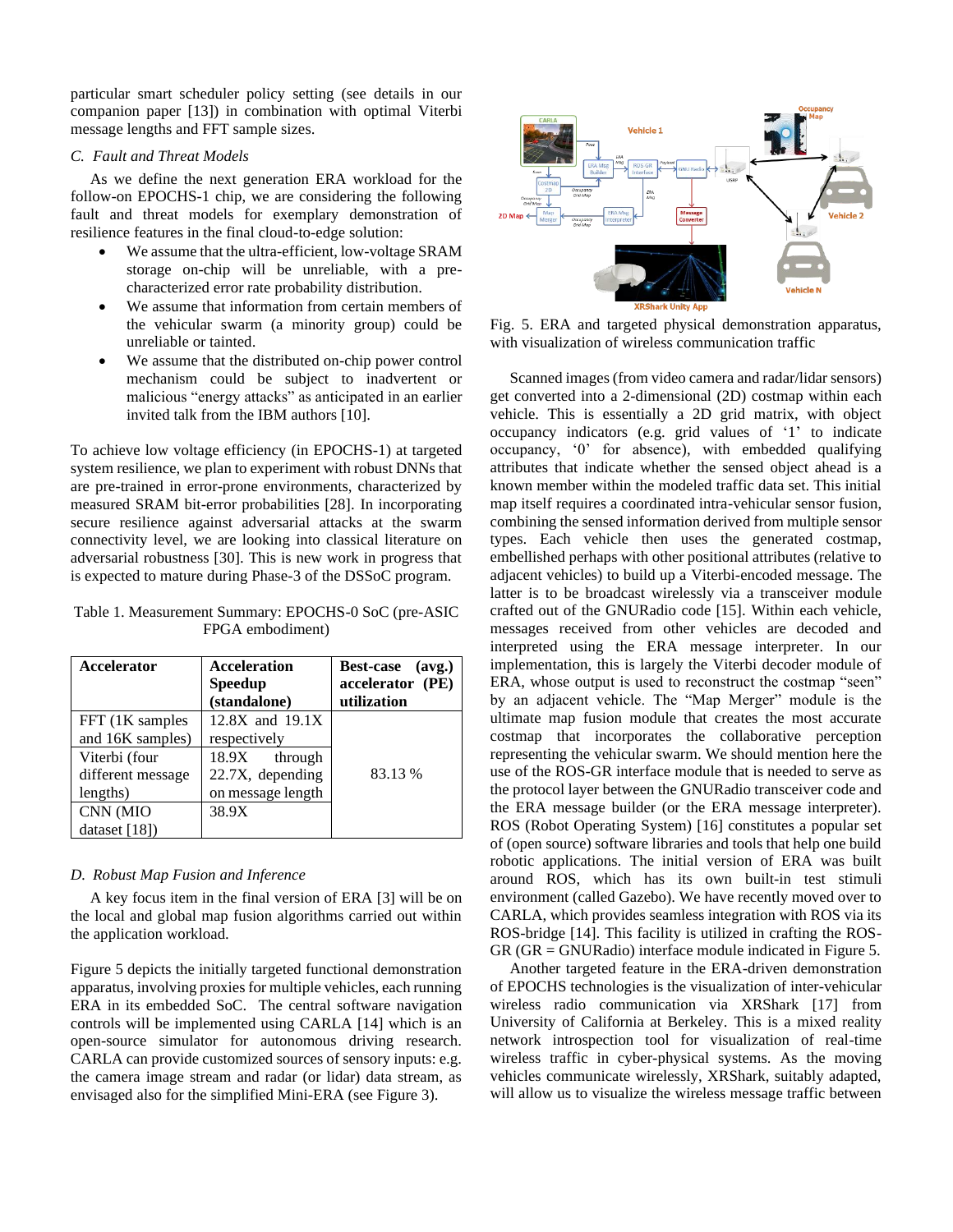connected vehicles, to pinpoint and deduce the specific benefit of collaborative perception over non-swarm operation.

 A key research challenge that needs to be tackled in realizing the goal of demonstrating robust functionality (Fig. 5) is: how to perform the map fusion steps using novel fault-screening methods; and, how the final inference step in interpreting the fused map is to be made error- and attack-tolerant using novel hardware-software architectural mechanisms. Methods of threat detection and adversarial robustness as practiced in current resilient AI/ML systems literature [30] are being incorporated into ERA in order to meet such requirements in a DoD military context. A few high-level elements of the planned security enhancements of ERA will be divulged in the actual presentation material at the conference. This is work in progress, targeted for completion before the end of 2021.

#### IV. SOFTWARE AND PROGRAMMABILITY CHALLENGES

 A key feature of emphasis in the DSSoC program is that of ease of programming from a user perspective. The software elements of the system stack must be carefully organized and orchestrated in order to meet the programmability objective without compromising performance, energy efficiency or system resilience.

 In EPOCHS, the foundation of programmability is built around the novel HPVM (heterogeneous parallel virtual machines) compiler [19-20], which was released as opensource software on January 27, 2020. The goal of the HPVM research project is to make heterogeneous systems easier to program. A key aspect of the technical strategy is to develop a uniform parallel program representation for heterogeneous systems that can capture a wide range of popular parallel hardware, including GPUs, vector instruction sets, multicore CPUs, FPGAs, and domain-specific accelerators.

 Figure 6 shows the synergistic interplay between the HPVM compiler and the smart scheduler [13], as architected via the scheduler library (SL) software architecture. The compiler generates application binaries (specific to RISC-V as well as to specialized accelerator PEs where applicable). These binaries are annotated with calls to the SL application programming interface (API) – which is a relatively "thin" layer used to expose the main smart scheduler substrate to the user-level program suite (i.e. ERA in our case).

 The HPVM compiler runtime scheduler has hooks into the *SL Manager,* with its embedded module dedicated to the set of available scheduling policies. In particular, the various tradeoff curves sweeping the metric space of performance, computational (or inference) accuracy and energy consumption are made available to the *Scheduling Policy* module. This is possible because of the novel ApproxTuner [21] facility within the HPVM compiler toolset. Accelerator-specific binaries generated by the compiler are stored in the indicated kernel repository that is resident within the *SL Manager* layer. The *SL Manager* layer, in effect, serves as the interface between the compiler application binary suite and the actual heterogeneous SoC hardware, which is accessible through a set of hardware APIs. The latter constitute the gateway to read hardware execution and utilization data via implemented hardware

counters; and, it also allows software to actuate resource (power-performance) control knobs as needed for efficiency and resilient operation.



Fig. 6. HPVM and scheduler library (SL) synergistic interplay

 The smart scheduler heuristics specific to EPOCHS and our main application domain of connected autonomous vehicles have been separately communicated through a pending publication under review [22]; and, exemplary features are also covered in a companion paper in this conference [13]. Hence, we do not cover the details of the scheduling policies and experimental evaluation thereof in this paper.

 Within the software elements of the overall EPOCHS agile design flow (see Figure 1), there is a close synergy between the ontology toolset and the compiler toolset. In other words, the ontology software is driven by the intermediate code representation (IR) generated by the compiler from the application source code. In particular, the unique feature of the HPVM is that the parallelism opportunities for the targeted heterogeneous multi-processor are explicitly captured in the graph-oriented IR. This facilitates analysis that reasons about the minimal set of graph primitives that would "cover" a significant fraction of program execution time. The minimality analysis is pursued in synchrony with graph-node level mergesplit transformations in order to maximize coverage while minimizing the number of accelerators. Having this ontology analysis in an iterative design loop with the compiler ensures *a priori* enforcement of end-user programmability criteria.



Fig. 7. Use of AcceSeeker/AccelMerger: Speedup estimation on ILLIXR audio-decoder module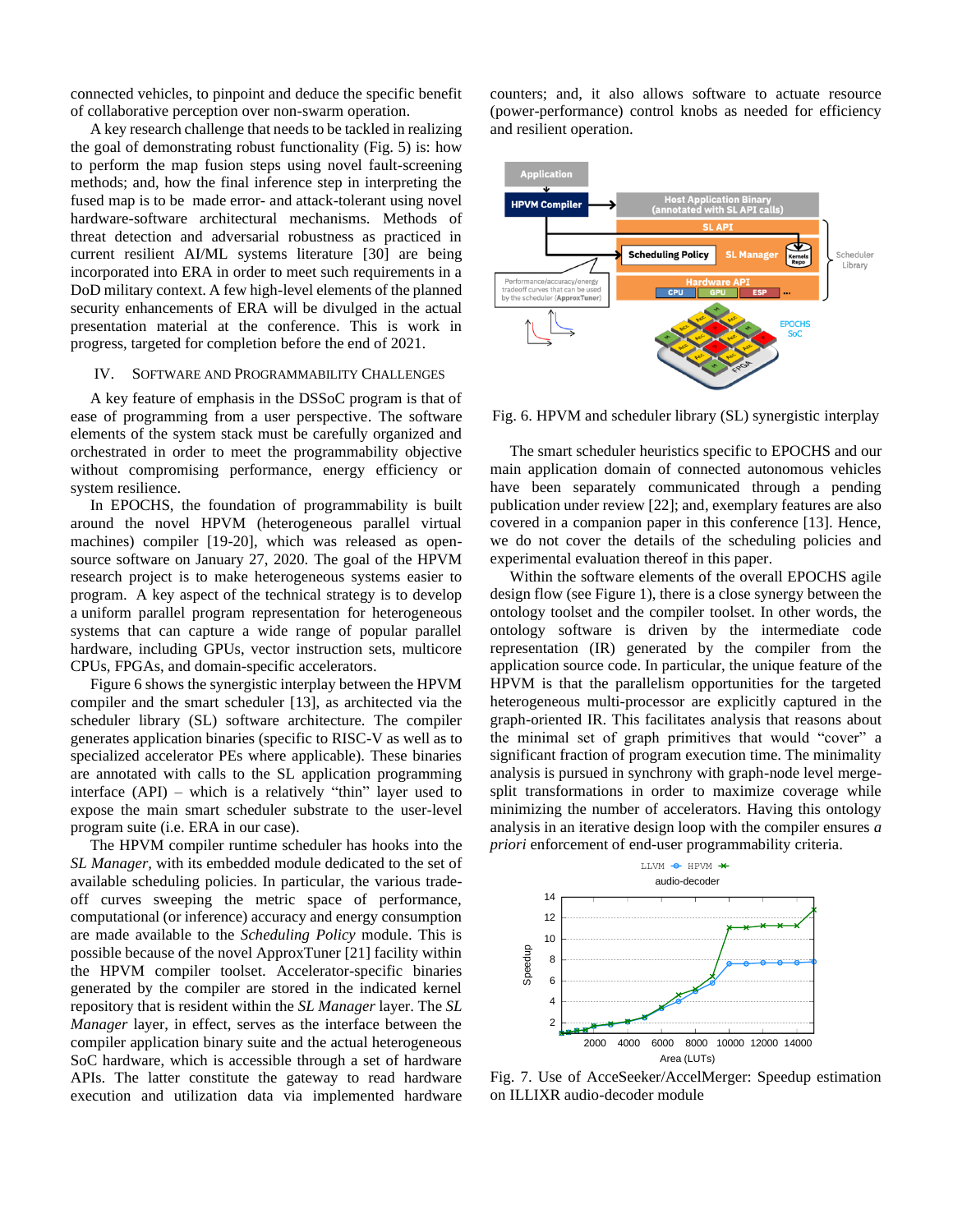The ontology software is collectively referred to as Jasmine. Key components of this toolset are AccelSeeker, AccelMerger and Novia, partially covered through recent and in-progress publications [23-26]. An important feature of the Jasmine methodology is the ability to automatically discover viable code segment candidates for implementation as accelerators in the target heterogeneous SoC.

 The AccelSeeker-AccelMerger toolset is able to work with either standard LLVM IR code or HPVM IR code. In the former case, the toolset identifies sequential candidates for acceleration. In the latter case, it is able to identify a balanced combination of both sequential and parallel candidates for acceleration. As shown in Figure 7, working with HPVM IR, the toolset is able to discover significantly more efficient accelerators from an exemplary audio-decoder module chosen from an extended reality software application suite called ILLIXR [27]. In EPOCHS, we are treating the extended reality (XR) domain as one that is adjacent to the autonomous vehicle (AV) space; and, as such, we are interested in understanding how the AV-specific SoC design performs in an adjacent space exemplified by ILLIXR.

 The Novia tool [26], on the other hand is focused on discovering *inline* accelerators, that could be directly coupled to the general purpose RISC-V Ariane core. The motivational insight here is that strengthening the general purpose core by adding a small suite of inline hardware accelerators would yield much better speed-up. This expectation is in the context of application codes that are limited by a significant "scalar" component that is not easily amenable to coarse-grain off-load acceleration. Novia engages in a bottoms-up analysis regimen starting with fine-grain code segments at the level of basic block primitives. For the ERA workload, Novia is able to propose an inline accelerator that would result in a 13% speedup over plain RISC-V core execution, while incurring only a 2% area overhead to the core design. For the popular SpecFP application workload, Novia discovers a set of three inline accelerators that provides 14% speedup with 5% core area overhead.

 At present, the EPOCHS-1 SoC architecture definition team is examining the feasibility of integrating non-conventional accelerators (NCA) – inline, off-load or both – as discovered (or proposed) by the Jasmine ontology toolset. The decision must balance programmability, verification and design integration complexity against benefits in performance and/or energy efficiency.

#### V. TECHNOLOGY TRANSITION

 The EPOCHS team has made a significant investment of resources in concurrent technology transition activity. There are two broad impact targets: (a) commercial sector; and (b) DoD military sector.

 Under (a), we are engaged in trying to transition our agile application-driven SoC design methodology to design teams within IBM as well as to other companies (e.g., in particular, companies involved in the automotive electronics sector). In addition, in partnership with a group of private software and hardware vendors, we are attempting an entrepreneurial venture in terms of developing cloud-to-edge solutions in support of future connected autonomous vehicles.

 Under (b) we are engaged in a collaborative deployment of specific EPOCHS capabilities in the military combat vehicle space under the guidance of our project's COR (contracting officer's representative) Mr. James Hilger, who is affiliated with NVESD (Night Vision and Electronic Sensors Directorate).

 We will provide specific details of the above two categories of engagement in the conference presentation slides. In this paper (and specifically, in this section), we provide a more elaborate view of the physical demonstration plan. We had introduced the elements of the vehicular swarm-AI collaborative perception demo apparatus in section III-D in the context of Figure 5. Now, we provide a description of the targeted demonstrative test plan under the guidance of DoD/NVESD experts, as depicted in Figure 8. In this figure, we illustrate the human-in-the-loop automated system for threat detection in the context of next generation combat vehicles (NGCVs).



Fig. 8. Demo system composed of MVD (multi-function video display) in the context of NGCV (next generation combat vehicles). Legend: FTL = far target locator;  $TC =$  turret commander;  $RWS$  = remote weapon station;  $MF_0CS$  = mounted family of computer systems.

 The on-vehicle compute server processes a complex of sense-and-control tasks, driven by various types of video sensor inputs. On detecting an inferred threat, the system raises a communication alert via local/global, wired/wireless ethernet connectivity. The targeted adaptation of the originallyconceived collaborative perception demo (Figure 5) to an autonomous threat detection system atop wirelessly-connected NGCVs is an obvious DoD-relevant extension. In this new context, our goal is to test out the basic real-time functionality of the EPOCHS SoC-family for elementary *Sense-Classify-ThreatDetect-Notify* control loops.

#### VI. CONCLUSION AND ACKNOWLEDGEMENTS

 In this paper, we provide a technical overview of the IBMled EPOCHS project, where the goal is to demonstrate agile software-hardware development of edge embedded applications, in the specific context of next generation connected autonomous vehicles. We describe key software and hardware components of the overall methodology and the end demonstration objectives. We have designed and taped out EPOCHS-0, the first of two SoCs targeted for use in final demonstration systems. EPOCHS-1 is targeted to be a larger (6x6 tiled) SoC with added new PE tiles: e.g. an independently tested NLP (natural language processing) engine [29].